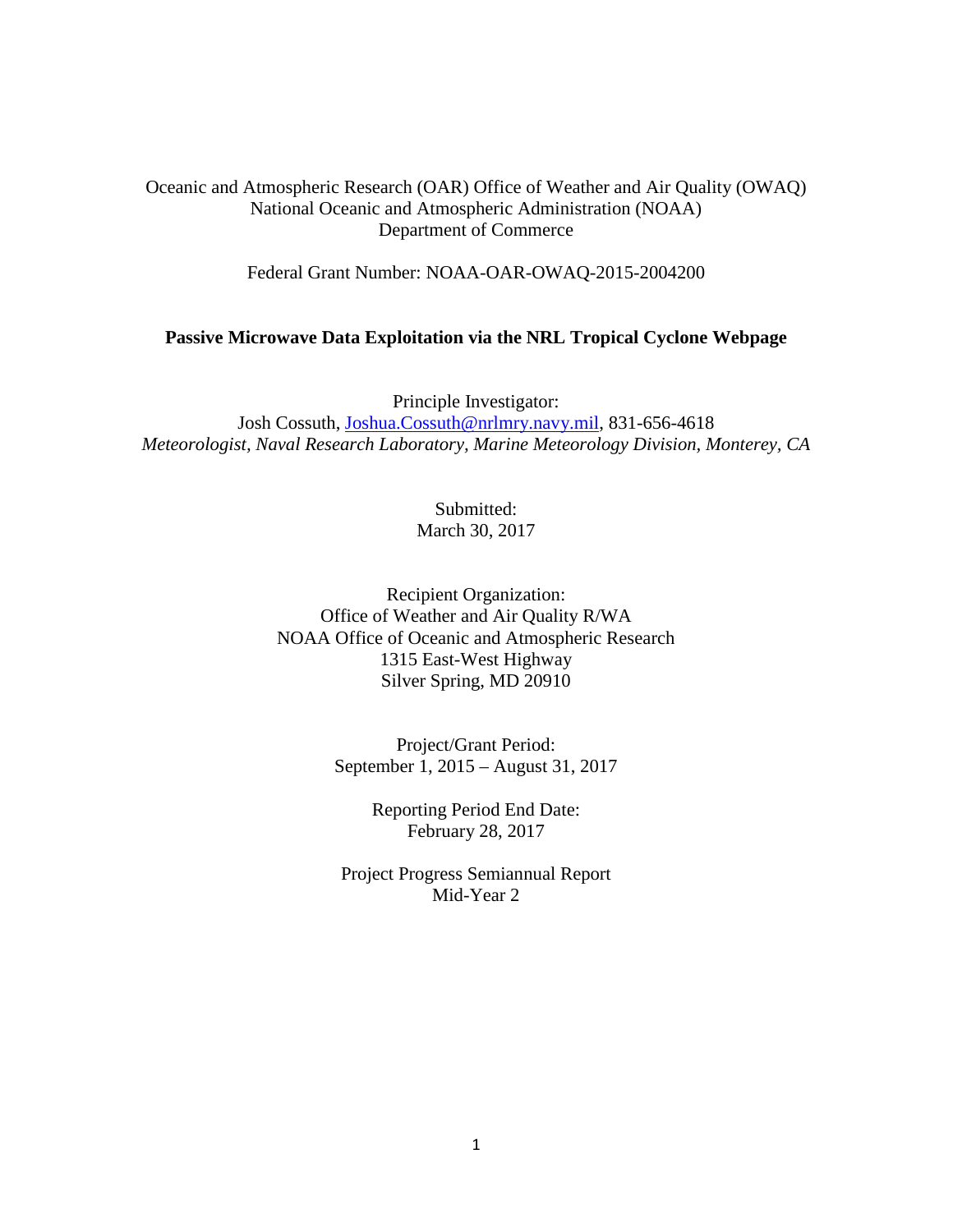### 1. ACCOMPLISHMENTS

This project provides multiple thrusts towards implementing upgrades of microwave imagery processing in the Naval Research Laboratory's Tropical Cyclone Webpage (NRL TC web; [http://www.nrlmry.navy.mil/TC.html\)](http://www.nrlmry.navy.mil/TC.html), which provides a near-realtime demonstration of research and operational meteorological satellite observations centered on TCs. Project work so far has involved the implementation and near-realtime demonstration of the multi-platform analysis standardization procedure as well as new product delivery, through visualizing new channels, color tables, and product fusions. Statistics on brightness temperature distributions in the climatological data have been calculated to facilitate new product visualizations. Imagery from AMSR2, GMI, Himawari, and GOES has been processed and archived in near-realtime since June 2016. All TC cases globally in that time period have available imagery produced to be evaluated. The following tasks represent this effort:

- 1. Enhancement of the near-realtime 37 and 85/89/91 GHz H/V/PCT/color imagery products for all global TCs is proposed. This includes recalibration of the ice scattering channels to 89 GHz to reduce bias between sensors, bi-cubic spline interpolation, and CIMSS ARCHER recentering. A streamlined and cleaner python based processing and plotting.
	- a. Task is 95% complete. Components are set-up in processing system. Final completion pending any feedback from POCs.
- 2. To complement Task 1 upgrades, this task aims to populate an archive of historical passive microwave data since 1987. Using a similar methodology as in the near-realtime upgrades, a standardized database of both digital data and image products will be generated and made available to the TC community to compliment the near-realtime data.
	- a. Task is 70% complete. Historical test cases are being analyzed for analysis QC. Full dataset is staged and ready for processing.
- 3. Parallax of the storm based on feature heights and sensor scan angle can misrepresent the TC position. A study and application of a more sophisticated parallax correction scheme is proposed to provide increased confidence in the initialization of the TC center. This work will be achieved by analysis of TC centering and eye structure in co-located satellite radar vertical profiles and passive microwave imagery.
	- a. Task is cancelled at 25% completion. Preliminary results showed ability to correct for parallax would not improve centering beyond current operational uncertainty. POCs request moving any further time devoted to Task 3 into Task 4.
- 4. The color tables used to visualize the TC were subjectively developed based on a small sample of cases observed by the SSM/I. Resolution and frequency changes since that time necessitate an expanded and quantitative revisiting of this visualization. Availability of improved resolution has suggested revisiting other channels for possible operational utility. Interaction with the JHT POCs has emphasized ability to process other frequencies (such as 18 and 166 GHz) as well as improve RGB false color product fusion between frequencies.
	- a. Task is 90% complete. Another round of new products have been developed and demonstrated (see Section 2 for examples). Final list of 6 new products were developed based on user needs. Final task completion is pending any further iterative feedback from POCs on request improvements.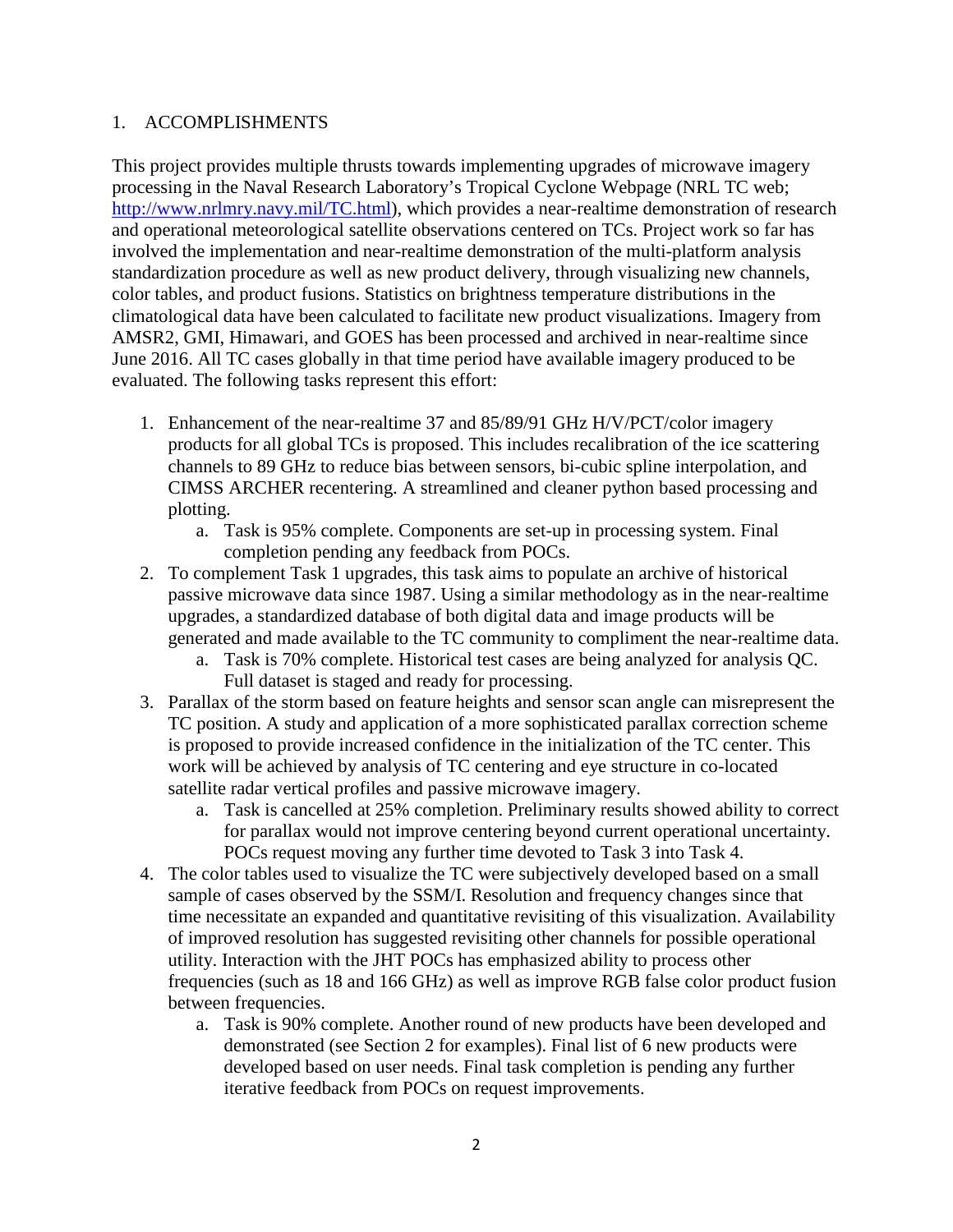Results have been indicated through JHT POC interaction site visits and conference presentations at the American Geophysical Union Fall Meeting, the American Meteorological Society Annual Conference, the PACOM Joint Tropical Cyclone Forecasting Forum, and the Interdepartmental Hurricane Conference (see Section 2 for more information). Transition demonstration has been provided via near-realtime product development through NRL TC web (see Section 2 for more details).

#### Project Timeline:

The remainder of parallax work from Task 3 has been cancelled for this project, with remaining efforts being moved into Task 4 to further optimize new product development based on JHT POC discussion. Beyond that, task development remains on schedule. Note that strikethrough text is completed, underlined text is underway, and double-strikethrough red text is cancelled. The timeline continues to be flexible and subject to refinement given JHT POCs requests. Steps are continuing along the following revised timeline (amended using JHT POC feedback):

| 2015       |                                                                                                                                        |  |  |
|------------|----------------------------------------------------------------------------------------------------------------------------------------|--|--|
| Sep-Dec:   | (Tasks 1 and 2) Process historical images and $T_B$ statistics                                                                         |  |  |
| Nov:       | Interact with POCs at NOAA/NHC to assess operational needs                                                                             |  |  |
| 2016       |                                                                                                                                        |  |  |
| Jan-Apr:   | (Task 4) Perform statistical analysis on historical $T_B$ distributions and formulate<br>revised color table and ranges                |  |  |
| Mareh:     | <b>Present Mid-Year 1 results and collaborate at IHC</b>                                                                               |  |  |
| April:     | Present and collaborate at AMS Tropical Conference                                                                                     |  |  |
| May-Aug:   | (Tasks 1 and 4) Provide demos of standardization process, new color products,<br>and new channels for transition to realtime datasets. |  |  |
| Aug-Dec:   | (Tasks 1 and 4) Real-time tests of standardized data on NRL TC webpage                                                                 |  |  |
| Sep-Dec:   | (Task 3) Find, gather, and process all cases with satellite radar passes through TC<br>eenter.                                         |  |  |
| Nov:       | Interact with POCs at NOAA/NHC to evaluate updated goals                                                                               |  |  |
| Nov-Dec:   | (Task 4) Revise, finalize color tables, ranges based on POC/IHC feedback                                                               |  |  |
| 2017       |                                                                                                                                        |  |  |
| Jan-Sep:   | (Tasks 1 and 4) Provide a second round of realtime demos for standardization<br>process, new color products, and new channels.         |  |  |
| Feb-Apr:   | (Task 2) Quality control and apply standardization process to historical data<br>archive.                                              |  |  |
| March:     | Present Mid-Year 2 results and collaborate at IHC                                                                                      |  |  |
| March-May: | (Task 3) Develop statistics on radar profiles and microwave T <sub>B</sub> , feature height                                            |  |  |
|            | parallax                                                                                                                               |  |  |
| May:       | (Task 2) Populate ftp archive with climatological netCDFs, images                                                                      |  |  |
| July-Sep:  | (Task 3 and 4) Real-time tests of revised color tables and parallax correction                                                         |  |  |
|            | scheme on real-time NRL TC page images.                                                                                                |  |  |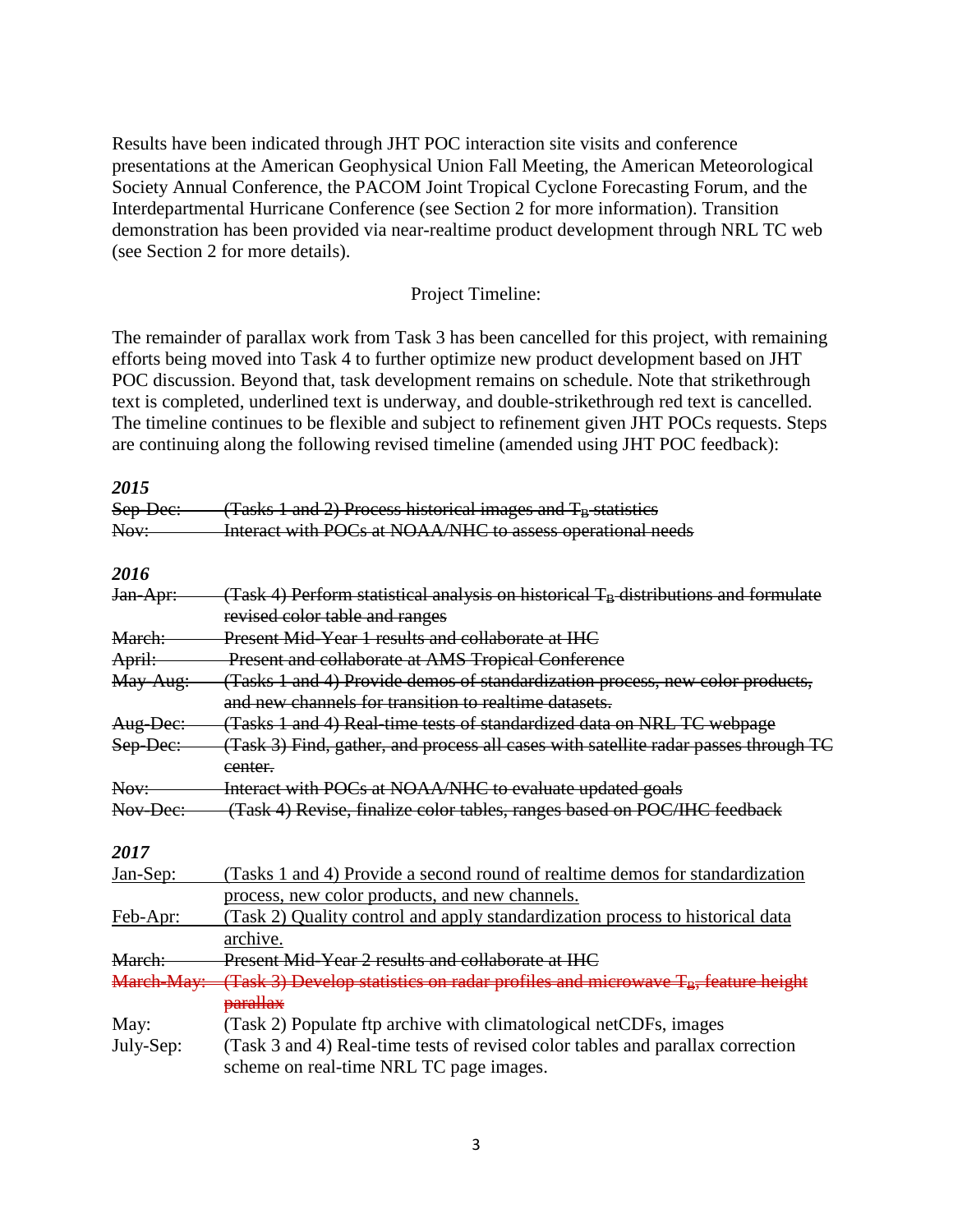### 2. PRODUCTS

- Examples from the second round of real-time product demonstration, performed from Tasks 1 and 4 is shown with the case study product descriptions below. Similar case studies have begun with Task 2, but are omitted to preserve space.
- This case shows an overpass of 04S Carlos in the South Indian Ocean from GCOM-W1 AMSR2, 2239 UTC February  $5<sup>th</sup>$ , 2017. These are examples of realtime deliverables demonstrated in FY17 using the new methodology from this study:



Figure 1: 89 GHz Horizontal Polarization. This is updates a currently operational product that provides information about convective vigor by expanding the dynamic range for intense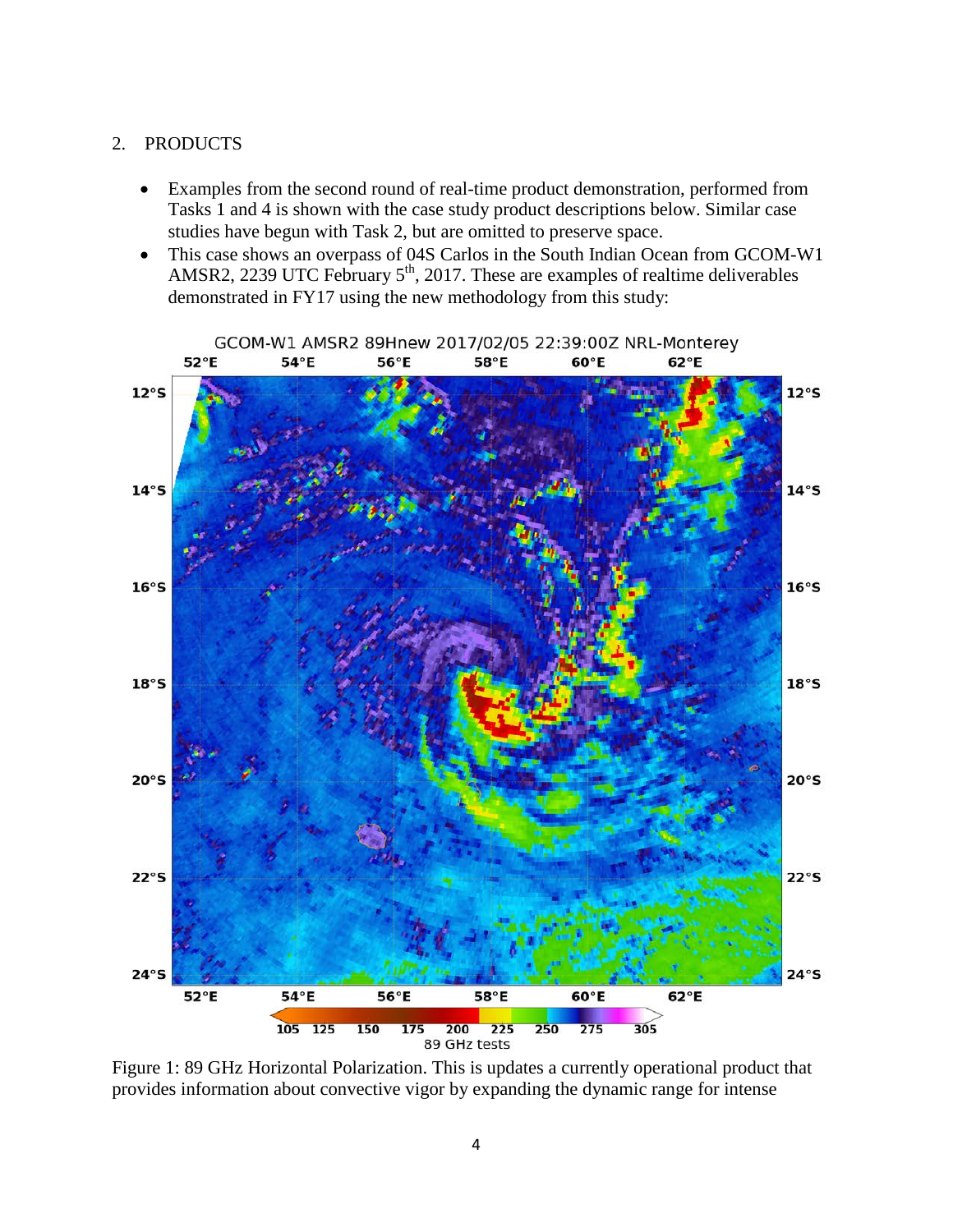convection (< 200 K) and adding details for low level liquid water emission (purples and pinks, > 265 K). Convective ice is shown in a radar-like color scale with heavier convection indicated by lower brightness temperatures. Environmental stability is inferred with the middle-upper end of the scale, with lighter blues to greens indicated a more stable outer environment. The purples and pinks indicate liquid water emission from low level clouds as well as the land surface.



Figure 2: 37 GHz Horizontal Polarization. This updates a currently available product that provides information about lower tropospheric liquid cloud water content. The dynamic range and color distribution is amended to allow better interrogation of low level structure detail. Note that scattering is not mitigated at this frequency, such that intense convective ice will mask low level details (compare to Figure 1).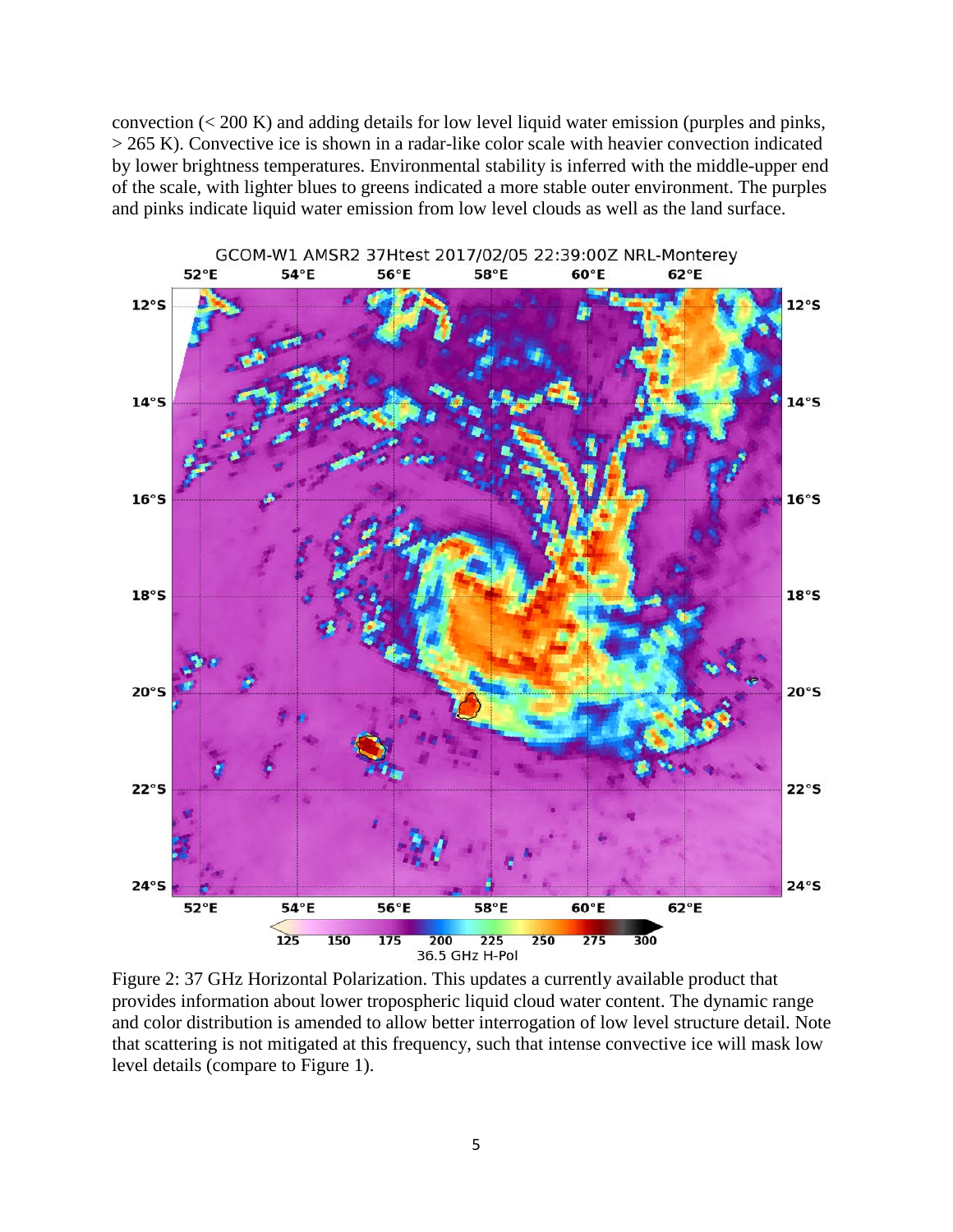

Figure 3: 19 GHz Polarization Difference. This is a new proposed product that takes the difference between the Vertical and Horizontal polarizations at 19 GHz, allowing differential ocean emission to be maximized. This provides an assessment of cloud water content – the closer to zero, the more that surface emission is masked. Unlike 37 GHz, there is much less ambiguity of signal due to scattering by ice. This allows a more robust analysis of low level structure (e.g., the closed eyewall in this example) to infer trends in intensity and structure change. However, also compared to 37 GHz, precipitating cloud is much more prominent, with less detail for nonprecipitating liquid cloud. Note that this analysis cannot be provided over land and that SSM/I and SSMIS are too coarse to provide useful structure analysis.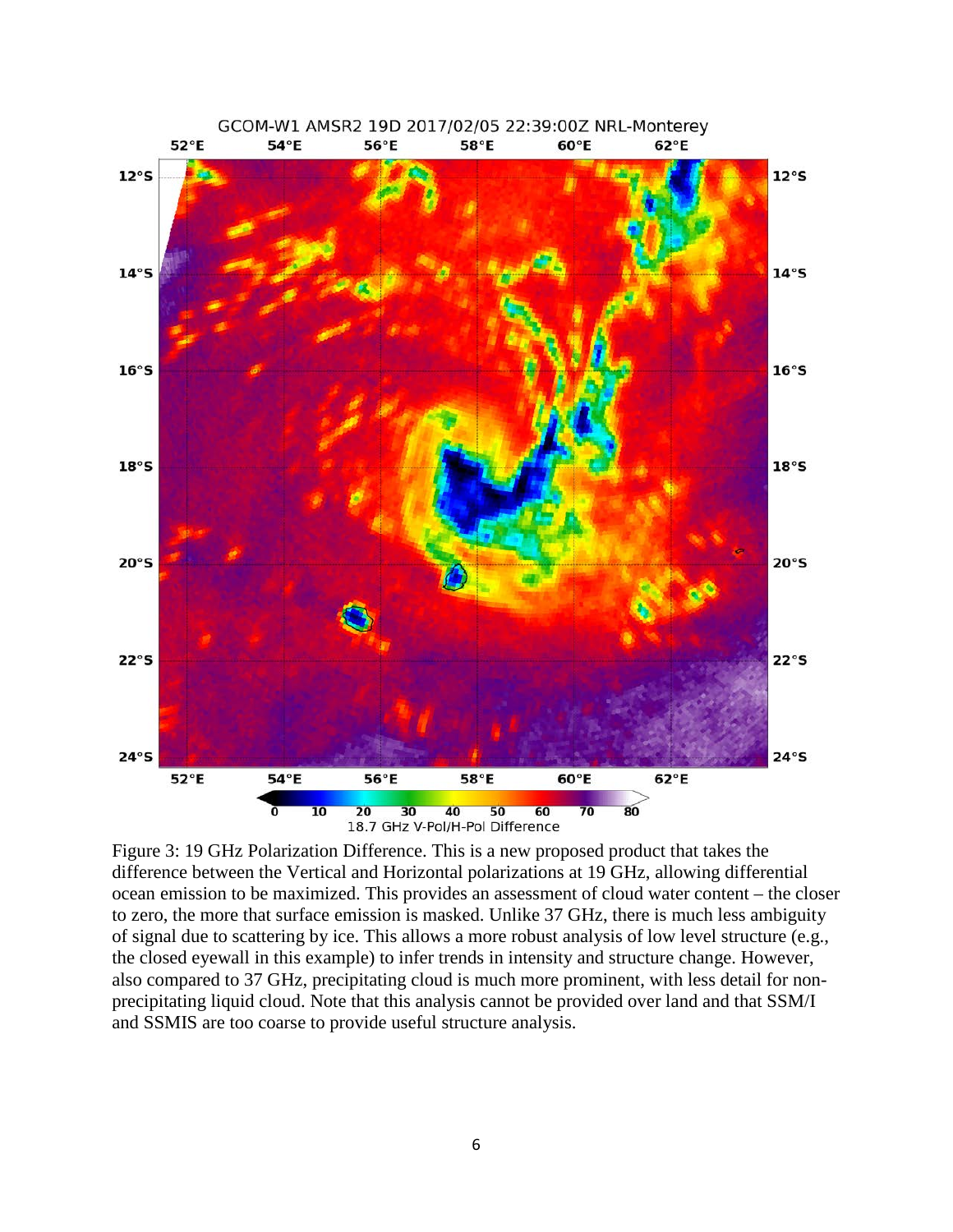

Figure 4: 89 GHz Polarization Difference. This is a new proposed product that takes the difference between the Vertical and Horizontal polarizations at 89 GHz, allowing differential ocean emission to be maximized – the closer to zero, the more that surface emission is masked. While 89 GHz is not strongly sensitive to liquid emission, the higher resolution allows a finer detail of structure compared to 19 and 37 GHz products. Note that ice scattering is still strongly present and not mitigated (Compare to Figure 1), thus is this more useful for center finding and spatial extent rather than structural diagnosis.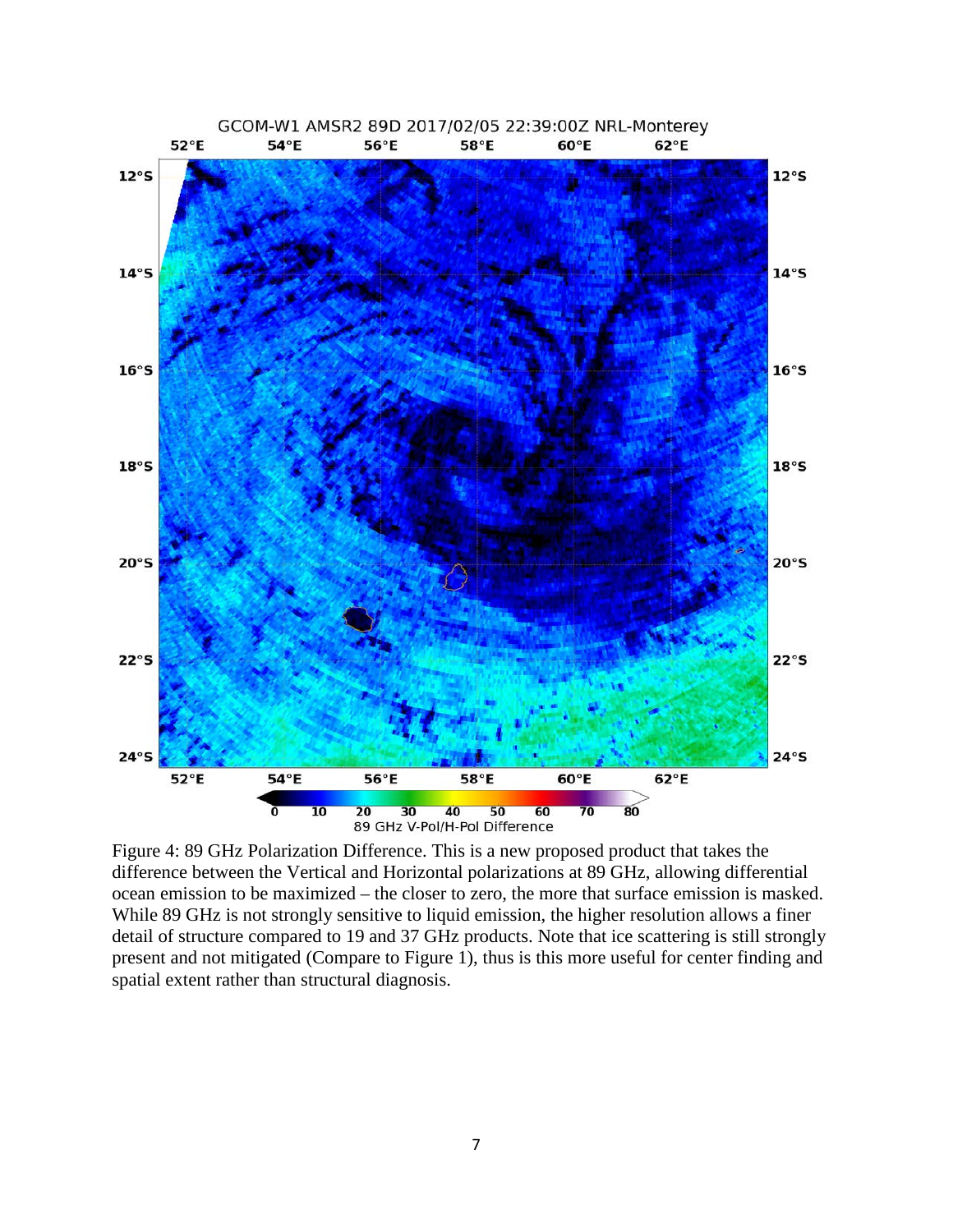

GCOM-W1 AMSR2 rgbtest-19D-37D-89D 2017/02/05 22:39:00Z NRL-Monterey 52°E 54°E 56°E 58°E 60°E 62°E

Figure 5: Low Level Structure False Color. This is a new proposed false color product that composites information from the 37GHz Polarization Difference (red gun), 89 GHz Polarization Difference (green gun), and 19 GHz Polarization Difference (blue gun). **Magenta**/White represents precipitating convective clouds as well as land surface. **Yellow**/**Green** pixels show lower tropospheric water emission. **Black** pixels represent hydrometeor-free oceanic background. This product is intended to highlight low level center of circulation and banding/inflow for weak and asymmetric storms. Note that the signal to noise ratio is low since 89 GHz emission signal is leveraged/emphasize to maximize spatial resolution/detail.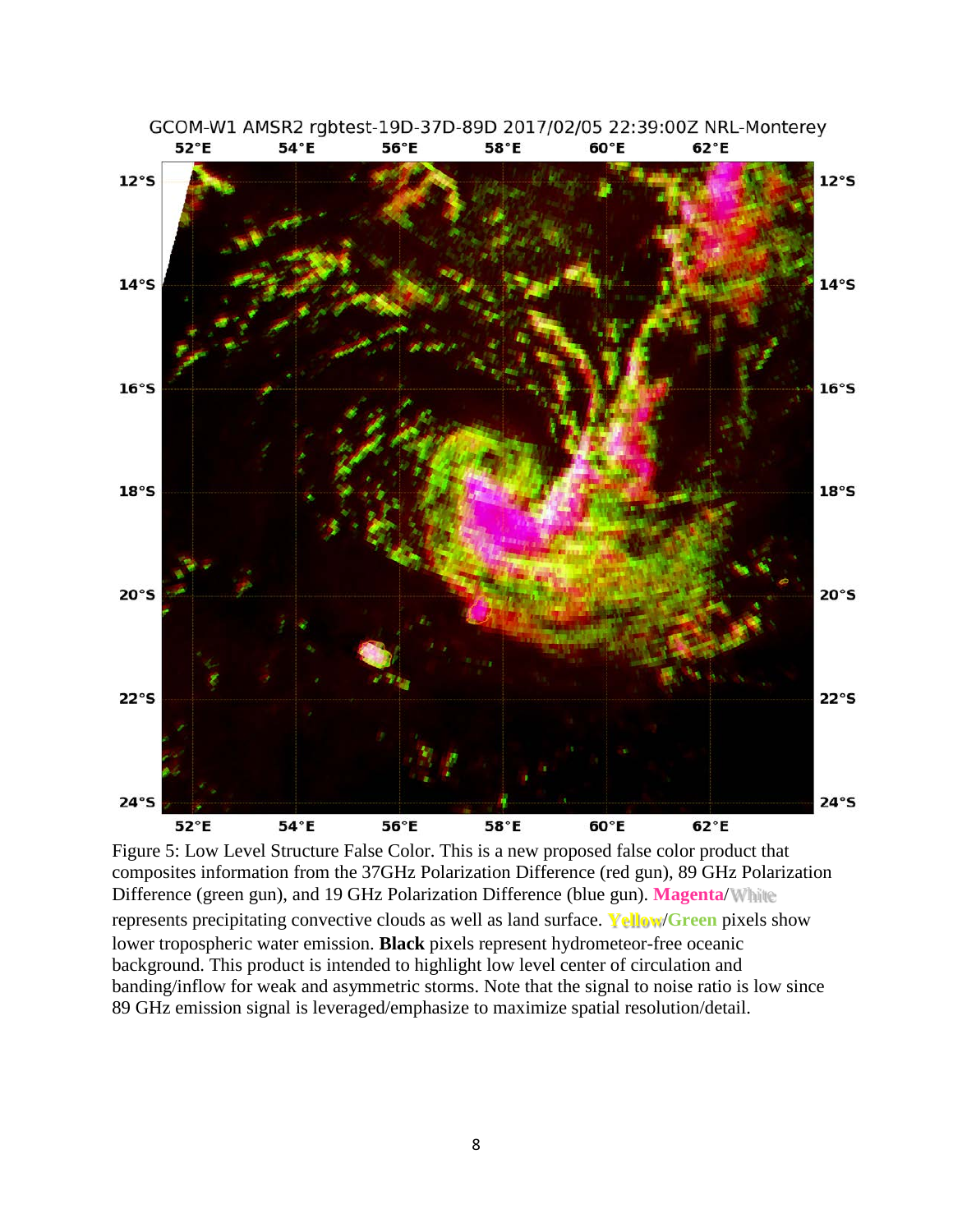*Publications, Conference Papers, and Presentations*

- Cossuth, J., R. L. Bankert, K. Richardson, and M. L. Surratt, 2016: Using Multispectral False Color Imaging to Characterize Tropical Cyclone Structure and Environment. Proceedings, 2016 AGU Fall Meeting, San Francisco, CA, Amer. Geophysical. Union, A52E-06. [Available online at [https://agu.confex.com/agu/fm16/meetingapp.cgi/Paper/152588\]](https://agu.confex.com/agu/fm16/meetingapp.cgi/Paper/152588)
- Bankert, R., K. Richardson, J. Cossuth, A. P. Kuciauskas, M. Surratt, and S. Yang, 2017: Exploiting Next Generation Satellite Data for Environmental and Tropical Cyclone Characterization at the Naval Research Laboratory. Proceedings, 28th Conf. on Weather Analysis and Forecasting, Seattle, WA, Amer. Meteor. Soc., P564. [Available online at [https://ams.confex.com/ams/97Annual/webprogram/Paper304403.html\]](https://ams.confex.com/ams/97Annual/webprogram/Paper304403.html)
- Cossuth, J., 2017: NRL TC Web and CIMSS Updates for 2017. Joint Tropical Cyclone (TC) Forecasting Program Assembly, Camp Smith, HI, PACOM.
- Cossuth, J., R. Bankert, K. Richardson, and M. Surratt, 2017: Passive Microwave Data Exploitation via the NRL Tropical Cyclone Webpage: JHT Project Status. 71st Interdepartmental Hurricane Conference/ Tropical Cyclone Operations and Research Forum, Miami, FL, OFCM/NOAA. [Available online at [http://www.ofcm.gov/meetings/TCORF/ihc17/Session\\_09/9-7%20Cossuth\\_web.pdf.](http://www.ofcm.gov/meetings/TCORF/ihc17/Session_09/9-7%20Cossuth_web.pdf)]

*Website(s) or other Internet site(s)*

- The Naval Research Laboratory's Tropical Cyclone webpage (NRL TC web; [http://www.nrlmry.navy.mil/TC.html\)](http://www.nrlmry.navy.mil/TC.html) continues to serve as the primary vehicle for nearrealtime product demonstration and evaluation.
	- o A beta product testing internet link through this web portal has been provided to project POCs for near-realtime development and evaluation. Public release of this link will be provided after evaluation by POCs.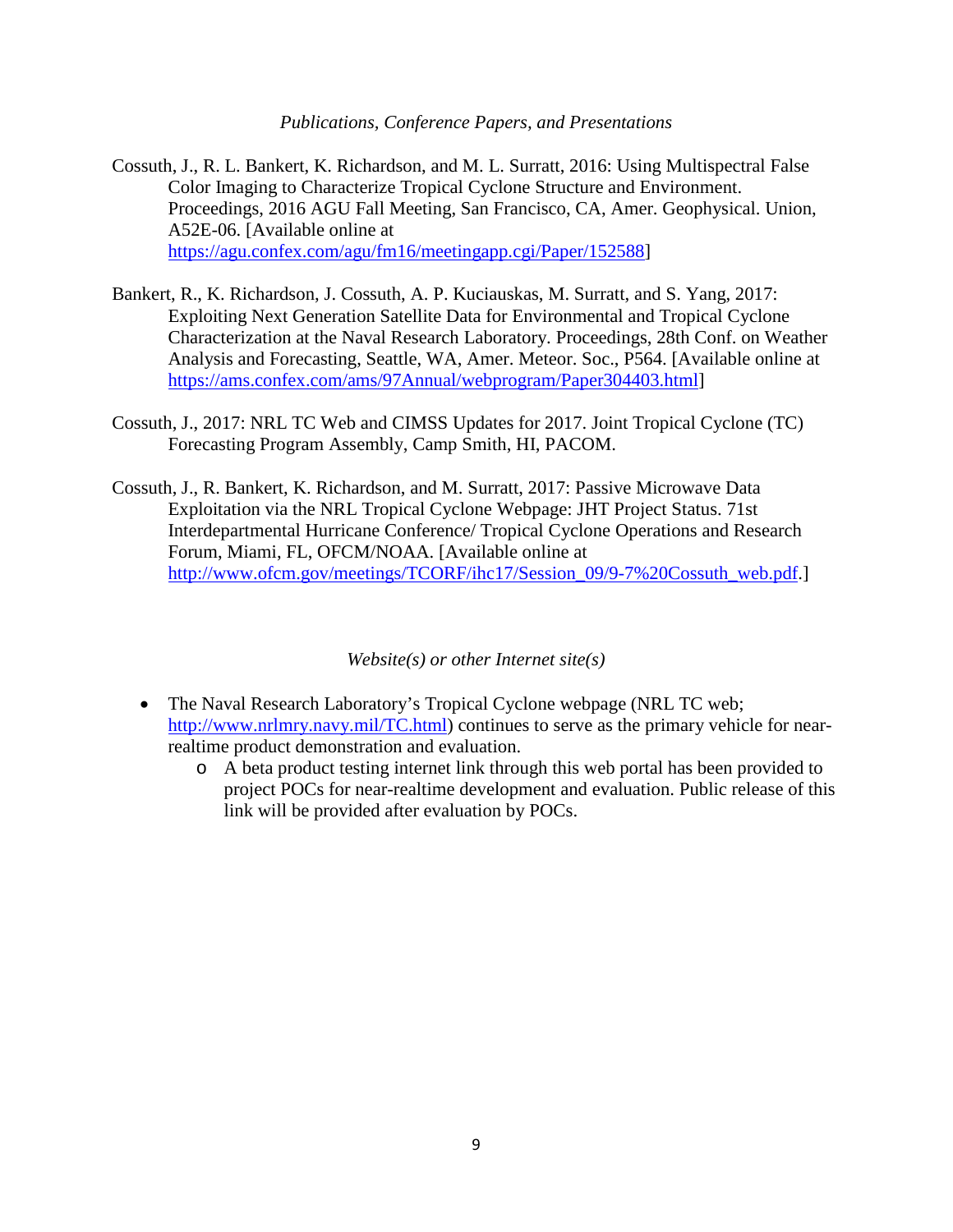### 3. PARTICIPANTS & OTHER COLLABORATING ORGANIZATIONS

Performers:

*Naval Research Laboratory, Marine Meteorology Division, Monterey, CA* Richard Bankert, [Richard.Bankert@nrlmry.navy.mil](mailto:Richard.Bankert@nrlmry.navy.mil) Josh Cossuth, [Joshua.Cossuth@nrlmry.navy.mil](mailto:Joshua.Cossuth@nrlmry.navy.mil) Kim Richardson, [Kim.Richardson@nrlmry.navy.mil](mailto:Kim.Richardson@nrlmry.navy.mil) Mindy Surratt, [Melinda.Surratt@nrlmry.navy.mil](mailto:Melinda.Surratt@nrlmry.navy.mil)

- Project development has evolved in conjunction with collaborative discussions with Joint Hurricane Testbed (JHT) Points of Contact (POCs) at NHC (Avila, Blake, Roberts, and Landsea) and JTWC (Strahl), as well as other interested partners at NHC, JTWC, and CPHC.
- 4. IMPACT
	- Evaluation of impact on meteorological analysis (both in realtime and research frameworks) is being investigated as the project continues.
		- o The combined improvements in scientific understanding of satellite radiative properties as well as increased satellite observation capabilities have allowed new channels and products to be considered.
		- o Production of processing code in an open source framework able to be transitioned and more quickly updated will help speed and efficiency of product analysis. This also fosters improved collaboration with other research agencies, allowing faster R2O and easier sharing of techniques.
		- o Updated and efficient analysis will result more accurate tropical cyclone analysis, thus benefiting society through improved information from operational centers.

# 5. CHANGES/PROBLEMS

- Interactions with the JHT POCs at NHC, JTWC, and CPHC occurred in November 2016 as well as February and March 2017. Input provided in these meetings resulted in another reassessment of work priorities and reorganization of timeline goals.
	- o Further work on Task 3 has been cancelled. Preliminary work in this task has demonstrated an average improvement of center position from microwave imagery of about 0.1 degrees or less. Since the current uncertainty in the best track is this order of magnitude, it would not be operationally beneficial to continue this work. Remaining work time has been moved to continue improvements in Task 4 due to positive feedback from project POCs.
- Timeline modifications:
	- o Remaining work milestones for Task 3 will no longer be performed.
- Visualization of JHT demonstration products is currently provided via the internet on a beta project directory. A new and enhanced NRL TC webpage has been developed, but remains on our development server due to logistical issues. We still aim to make this our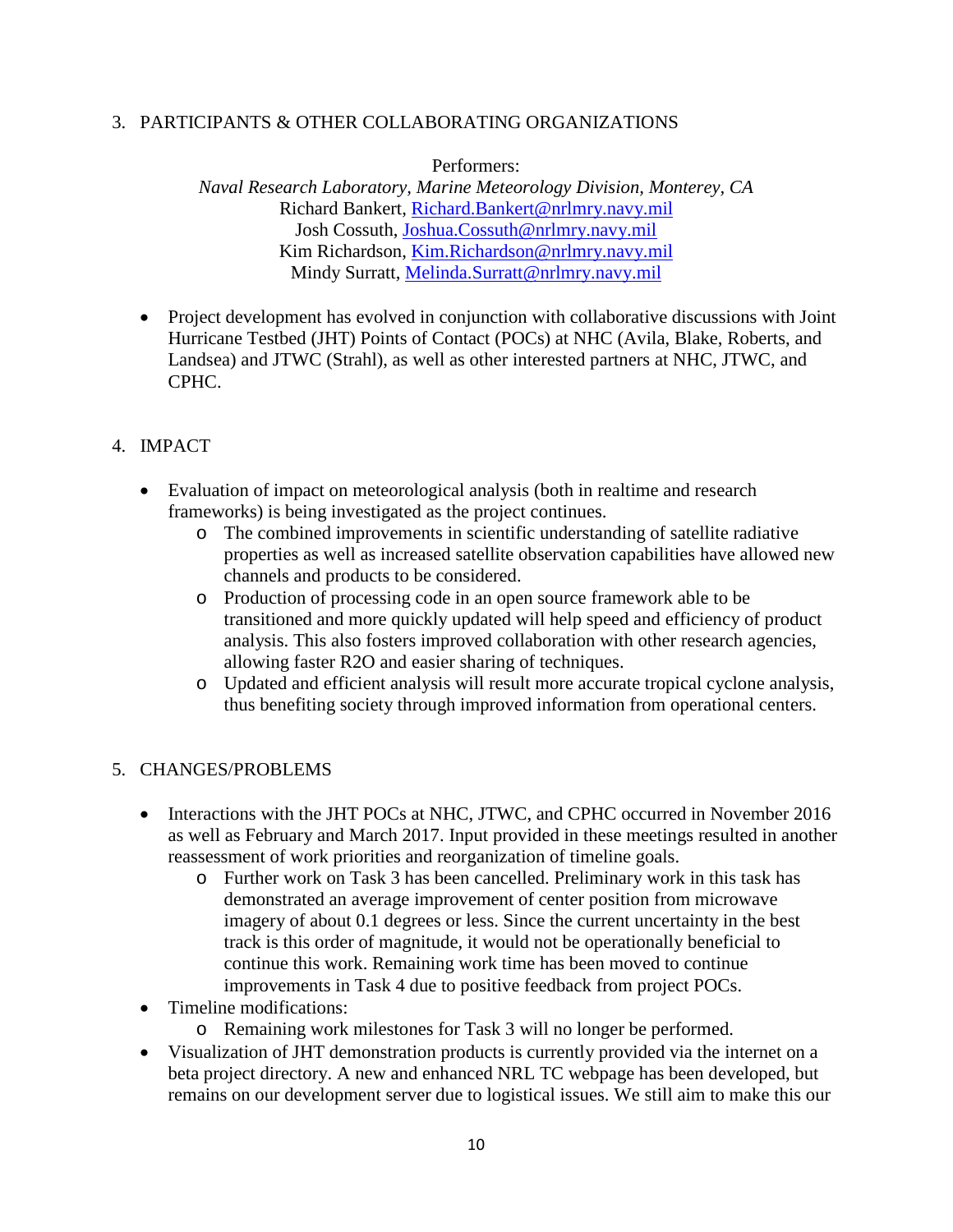primary product evaluation portal, now targeted for the beginning of the 2017 Northern Hemisphere TC season.

• While current work is expected to continue at nominal pace, the details of this project are flexible so as to allow the JHT POCs breadth in pushing the work direction to prioritize certain operational needs. However, at this time, it is not expected that change in goals are needed.

# 6. SPECIAL REPORTING REQUIREMENTS

- Project components are currently being demonstrated in a real-time NRL environment, along with an archive of produced products for post-season evaluation. More information about testbed research and transition activities can be found in Section 1. An assessment of the project's Readiness Level is provided below.
	- o Task 1: Standardized processing infrastructure has been integrated into the nearrealtime demonstration environment and is underway.
	- o Task 2: Development of reprocessed archive is staged with case studies using processing from Task 1 and Task 4 products being prototyped.
	- o Task 3: Preliminary work begun, but initial analysis and discussion of NHC POCs indicates insufficient benefit to operations at this time. Time from Task 3 will be allotted to Task 4, which has demonstrated a large operational benefit.
	- o Task 4: Second round of new products and alternate visualizations have been proposed and demonstrated. Final new product set proposed. Evaluation underway.

| <b>Task</b>                                | <b>Start of Project RL</b> | <b>Current Project RL</b> |
|--------------------------------------------|----------------------------|---------------------------|
| 1) Standardized realtime python processing |                            |                           |
| 2) Standardized archive creation           |                            |                           |
| 3) Storm parallax evaluation/correction    |                            |                           |
| 4) New product/color visualization         |                            |                           |

### *Readiness Levels (RLs) are defined below:*

*TRL 1: Basic research*

*TRL 2: Applied research*

*TRL 3: Development of proof-of-concept*

*TRL 4: Successful validation in experimental environment*

*TRL 5: Successful validation in relevant environment*

*TRL 6: Prototyping demonstration in a relevant end-to-end environment*

*TRL 7: Prototyping demonstration in an operational environment*

*TRL 8: Actual system completed through test and demonstration in an operational environment* 

*TRL 9: Actual system deployment*

• Outline of Test Plans for USWRP-supported Testbed Projects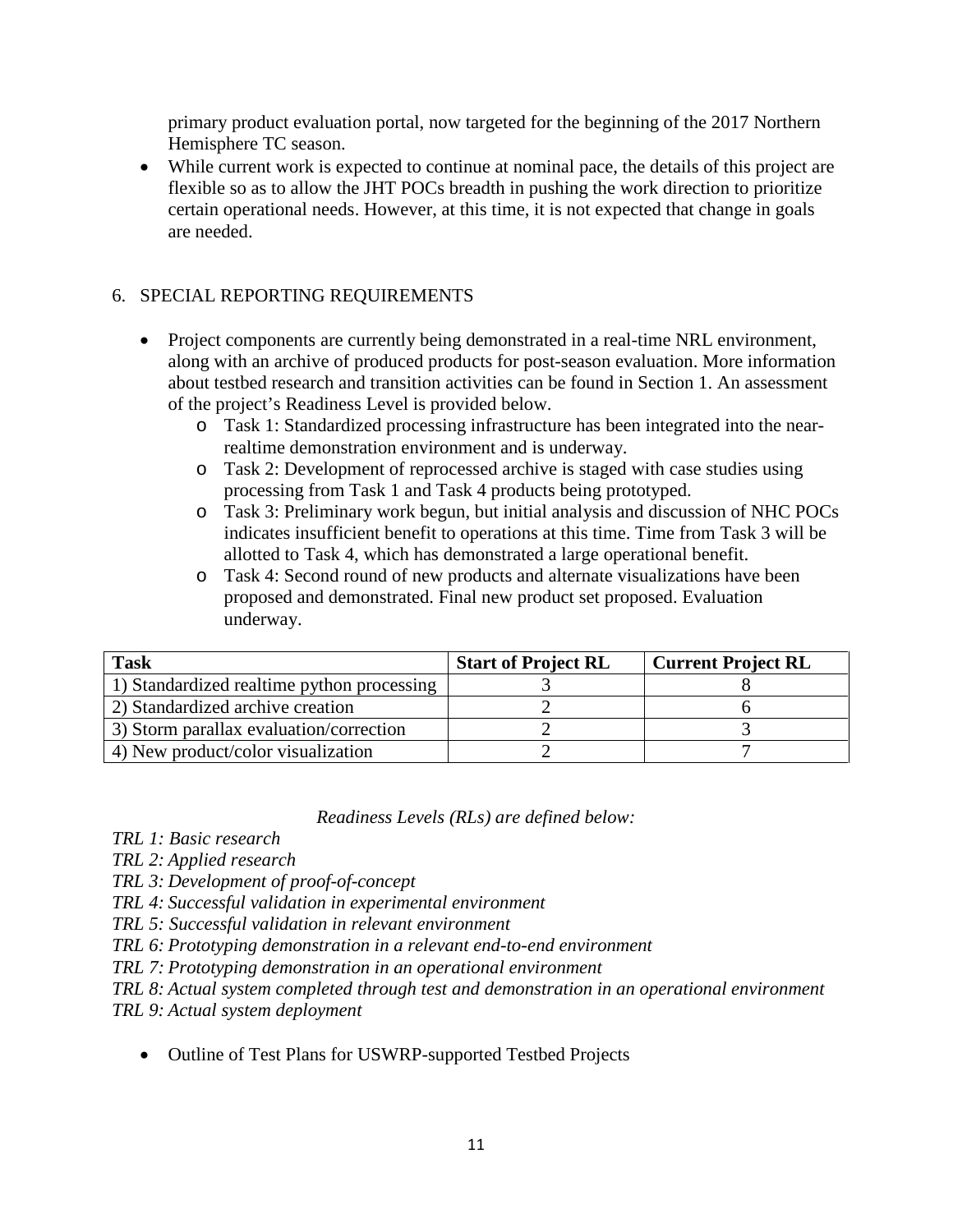*I. What concepts/techniques will be tested? What is the scope of testing (what will be tested, what won't be tested)?*

New satellite passive microwave imager near-realtime processing code in open-source python will be tested, along with currently available and proposed products as shown in Section 2, as shown on the NRL TC demonstration website.

*II. How will they be tested? What tasks (processes and procedures) and activities will be performed, what preparatory work has to happen to make it ready for testing, and what will occur during the experimental testing?*

Testing of the new code and products was performed for multiple case studies before being demonstrated with active TCs in near-realtime beginning in June 2016. All further testing and refinements are performed on the operationally running code set.

*III. When will it be tested? What are schedules and milestones for all tasks described in section II that need to occur leading up to testing, during testing, and after testing?*  Evaluation of the new processing has already begun as of June 2016 and will continue in perpetuity for operational use. New products and sensors are demonstrated and added incrementally to the near-realtime NRL TC web processing system as they are made available.

*IV. Where will it be tested? Will it be done at the PI location or a NOAA location?* This work is processed at the NRL TC webpage (as described in Section 2) and made available to JHT POCs (and eventually, pubically).

*V. Who are the key stakeholders involved in testing (PIs, testbed support staff, testbed manager, forecasters, etc.)? Briefly what are their roles and responsibilities?* Testing stakeholders include the PI and performers listed in Section 3 (who will continue research and operational testing of code/products) and the NHC/CPHC/JTWC forecasters who can monitor products for near-realtime cases and/or outside of operations to provide iterative feedback for improvements.

*VI. What testing resources will be needed from each participant (hardware, software, data flow, internet connectivity, office space, video teleconferencing, etc.), and who will provide them?* 

No additional resources are needed at this time.

*VII. What are the test goals, performance measures, and success criteria that will need to be achieved at the end of testing to measure and demonstrate success and to advance Readiness Levels?*

Products are already being delivered and new functionality will be added as made available. Success will be defined in terms of utility of new products, and ability to alter products such that the forecaster benefits from improving them.

*VIII. How will testing results be documented? Describe what information will be included in the test results final report.*

An archive of all near-realtime processing is saved as products are created. Both near-realtime product usage and retrospective product analysis and comparison will determine the added utility